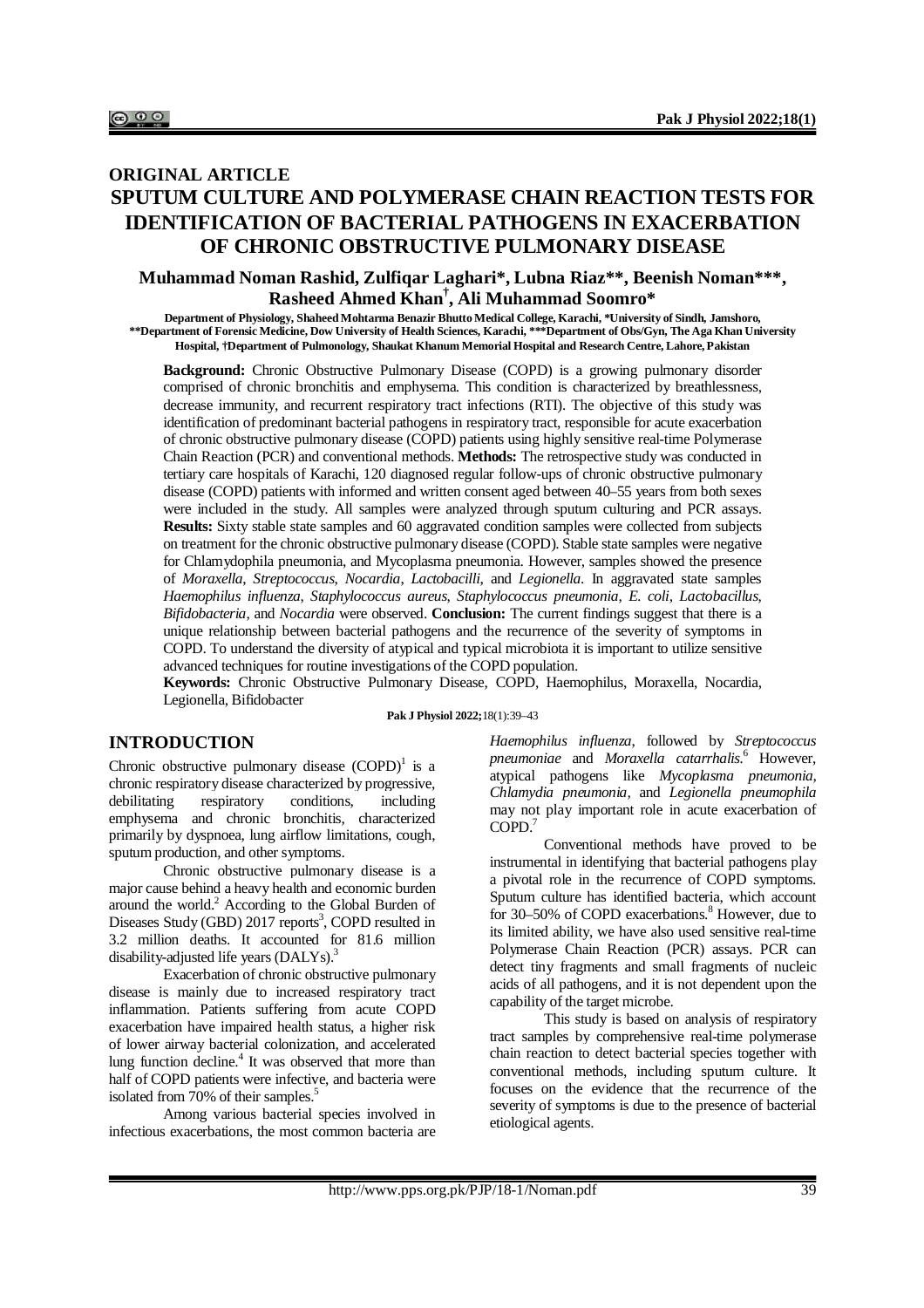# **METHODOLOGY**

This retrospective, randomized double-blind study was aimed to analyze 120 clinically diagnosed COPD patients enlisted from tertiary care hospitals of Karachi having age  $\geq$ 40 from 21 Feb to 17 Aug 2018. Sample of Sputum was collected from the outpatient department and from inpatients who were admitted in wards due to severity of illness at Sindh Government Lyari General Hospital. Written and informed consent from COPD patients was taken.

Data was collected from each patient and recorded on a pre-tested questionnaire. The questionnaire included duration of hospitalization, smoking habit, fever, antibiotic usage, and duration of symptoms before admission. Variables included for the study were age, sex, signs, and symptoms of the patient.

Subjects were divided into two equal groups. Group-A consisted of 60 randomly selected COPD subjects with acute severity of symptoms. The sputum samples of this group were marked as aggravated state sputum. Group-B consisted of 60 COPD subjects with no acute severity of symptoms their sputum samples were marked as stable state sputum.

After rinsing their mouths, the COPD patients were instructed to collect early-morning, deeply coughed sputum samples into a sterile wide-mouth container with a screw cap. All the sputum samples were incubated at 37 °C for 15 min with a volume of 0.1% dithiothreitol was added. Then each sample was divided into two equal portions: one part was utilized for gram staining and culturing sputum samples, while the other was subjected to two different PCR techniques. Each portion had  $\langle 10^5$  epithelial cells/mL which is equal to <1 epithelial cell per high-power field.

The collected sample was subjected for culture and DNA extraction within 4–5 hours. Two hundred (200)  $\mu$ L sputum sample was treated using NucliSens<sup>®</sup> easyMAG™ (bioMérieux, USA) according to the manufacturer's instructions. Five (5)  $\mu$ L sputum samples were utilized as a PCR template. DNA was stored at -20 °C until PCR was done.

For identification of *E. coli*, *Lactobacillus*, *Bifidobacteria*, *Legionella*, and *Nocardia* two different assays were utilized directed on explicit zones of 5S *r*RNA and macrophage infectivity potentiator (*mip*) gene. PCR-probe assay for *E. coli*, *Lactobacillus*, *Bifidobacteria*, *Nocardia*, and *Legionella*, are based on the primers, and Leg5S detected in real-time using a TaqMan probe, Netherlands. For identification of *Haemophilus influenza*, *Staphylococcus aureus*, and *Staphylococcus pneumonia* an assay was performed using 2 and 4 outer membrane protein, variable nucleotide sequence. This PCR was based on the sequences of the *mip* gene, P1 adhesion gene assay. Sixty-six base pairs amplicons were extracted using

forward primers 5′-TGG TAA CTG CCC CAC AAG C-3′ and 5′-GGT CAA TCT GGC GTG GAT CT-3′. Fluorescent labelled 6-carboxyfluorescein Taqman probe 5′-TCCCCC GTT GAA AAA GTG AGT GGG T-3′ was used for Real-time PCR.

All the samples were processed for DNA extraction using both Qiagen and microLYSIS techniques. This was done to detect every possibly available bacterial DNA present in the samples and avoid missing microbiota.

This research was conducted using open epic software. Statistical analysis was done using SPSS-20. The data of categorical variables were presented as counts and percentages. Descriptive frequencies were used for analyzing all categorical data.

All clinically diagnosed cases of COPD and acutely exacerbated COPD formed the subject of the study group. Patients with previous diagnosis of any active lung disease, on treatment with oral steroids, pulmonary disease of allergic origin, and patients on antibiotics before hospitalization were not included in the study.

# **RESULTS**

One hundred and twenty (120) samples were collected from COPD patients from the outpatient and inpatient Departments of Sindh Government Lyari General Hospital. Diagnosed patients of age  $\geq 40$  years with COPD were divided into two groups based on the severity of symptoms. Group-A included 60 randomly selected COPD subjects with acute severity of symptoms. Group-B included 60 randomly selected COPD subjects with no acute severity of symptoms (Table-1).

Table-2 compares bacterial detection capability of culture assay and PCR technique. The detection capacity of simple culture techniques was less than that of PCR. In Group-A (Aggravated State Sputum) the efficacy of culture techniques were 18/60 (30%) in comparison with PCR having a detection capability of 45/60 (75%). In Group-B (Stable State Sputum) the detection capacity of the culture technique was 27/60 (45%) and PCR was able to detect 40/60 (66%) cases. On comparing results of both groups the PCR method had better detection capacity as compared to conventional culture techniques.

DNA was extracted in triplicates, from each pure culture using the Qiagen and the microLysis techniques. 16S qPCR assays were performed to enumerate the genome/ml readings from the extracted DNA. CFU/ml counts were performed. Results depicted that microLYSIS technique towards the detection of atypical bacteria is slightly better than Qiagen. However, the study was unable to identify any major differences in detection of bacteria between both techniques. (Table-3).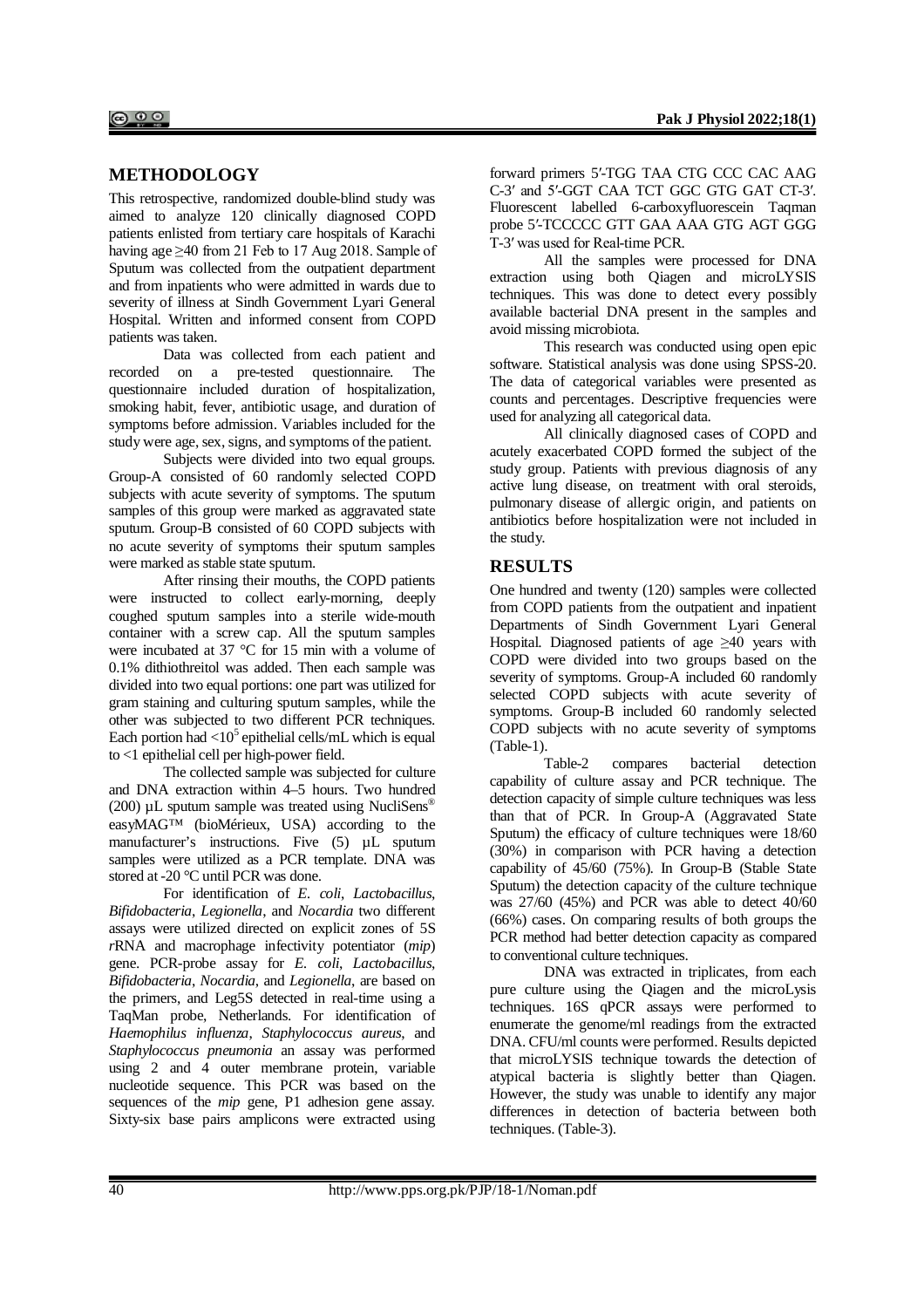Figure-1 represents the gender-wise group distribution on its X-axis, while it shows the log (CFU/ml and Genome/ml) on its Y-axis. The different colour bars show the type of bacteria being identified in each group.

In group A the male gender showed a high presence of *Nocardia* along with *Homophiles*, *E. coli*, *Moraxella*, *Bifidobacteria*, and *Lactobacillus* (highest to lowest order). In group A the female gender showed *Nocardia* along with, *Moraxella*, *Homophiles*, *E. coli*,

*Lactobacillus*, *Streptococcus*, and *Bifidobacteria* (highest to lowest order).

In group B the male gender showed a high presence of streptococcus along with *Homophiles*, *Moraxella*, *E. coli*, *Nocardia*, *Bifidobacteria*, and *Lactobacillus* (highest to lowest order). In group B the female gender showed *Homophiles* in highest percentage along with *E. coli*, *Moraxella*, *Streptococcus*, *Nocardia*, *Bifidobacteria*, and *Lactobacillus* (highest to lowest order).

| Gender                                       | Age<br>Group               | <b>Average</b><br>Age | <b>Occupation</b>                            | <b>Residence</b> | Past personal habits/<br><b>Occupational history</b>            | <b>Therapeutic History</b>                                         |
|----------------------------------------------|----------------------------|-----------------------|----------------------------------------------|------------------|-----------------------------------------------------------------|--------------------------------------------------------------------|
| <b>Group-A</b><br>Aggravated State $(n=35)$  | Males                      | 55                    | Factory workers/<br><b>Skilled Labourers</b> | Karachi          | Smoker+Occupational                                             | Non Compliant/Symptomatic treatment                                |
| Sputum $(n=60)$                              | <b>Females</b><br>$(n=25)$ | 50                    | House wives                                  | Karachi          |                                                                 | Gutka+Huqqa+Biomass Fuel stove Non Compliant/Symptomatic treatment |
| <b>Group-B Stable</b><br><b>State Sputum</b> | <b>Males</b><br>$(n=31)$   | 50                    | Factory workers/<br><b>Skilled Labourers</b> | Karachi          | Gutka+Huqqa                                                     | On regular treatment+follow up                                     |
| $(n=60)$                                     | <b>Females</b><br>$(n=29)$ | 42                    | House wives                                  | Karachi          | Gutka+Hugga+Biomass Fuel stove   On regular treatment+follow up |                                                                    |

**Table-1: General characteristics of study population**

#### **Table-2: Comparison between Conventional microbiological results and Molecular microbiological results**

| mici obiological i csans               |                |            |  |  |  |
|----------------------------------------|----------------|------------|--|--|--|
|                                        | <b>CULTURE</b> | <b>PCR</b> |  |  |  |
| <b>Groups</b>                          | $(n=120)$      | $(n=120)$  |  |  |  |
| <b>Group-A Aggravated State Sputum</b> | $18/60(30\%)$  | 45/60      |  |  |  |
| $(n=60)$                               |                | (75%)      |  |  |  |
| Group-B Stable state sputum            | 27/60(45%)     | 40/60      |  |  |  |
| $(n=60)$                               |                | $(66\%)$   |  |  |  |



| <u>ivitet ofy sis DIAA bacterial detection</u> |                |                   |  |  |  |
|------------------------------------------------|----------------|-------------------|--|--|--|
| <b>Pure cultures</b>                           | <b>OIAGEN</b>  | <b>Microlysis</b> |  |  |  |
| <b>Haemophilus</b>                             | $2.144E + 8$   | $2.490E+9$        |  |  |  |
| Moraxella                                      | $1.899E + 8$   | $2.011E+9$        |  |  |  |
| Nocardia                                       | $1.759E + 8$   | $2.595E+9$        |  |  |  |
| E. coli                                        | $1.251E + 8$   | $2.112E+9$        |  |  |  |
| Lactobacilli                                   | $2.679E + 8$   | $3.214E + 8$      |  |  |  |
| <b>Streptococcus</b>                           | $3.203E + 8$   | $2.114E + 8$      |  |  |  |
| <b>Bifidobacteria</b>                          | $2.858E + 8$   | $2.254E+7$        |  |  |  |
|                                                | $E = Exponent$ |                   |  |  |  |



# **DISCUSSION**

Chronic obstructive pulmonary disease exacerbation is one of the major causes of morbidity in chronic respiratory diseases patients.<sup>3</sup> It has a strong economic burden and also strongly influences health-related quality of life  $(HRQL)$ <sup>9</sup>. This study was conducted to delineate the most common typical and atypical bacterial agents involved in COPD exacerbations.

Previous reports have shown the association between acute COPD exacerbation and the presence of bacterial pathogens by using only a single procedure, either conventional microbiological assays (sputum culture) or Polymerase chain reaction (PCR), while the use of a combination of techniques was extremely occasional. The current study was conducted using the combination of both the culture and the PCR assays.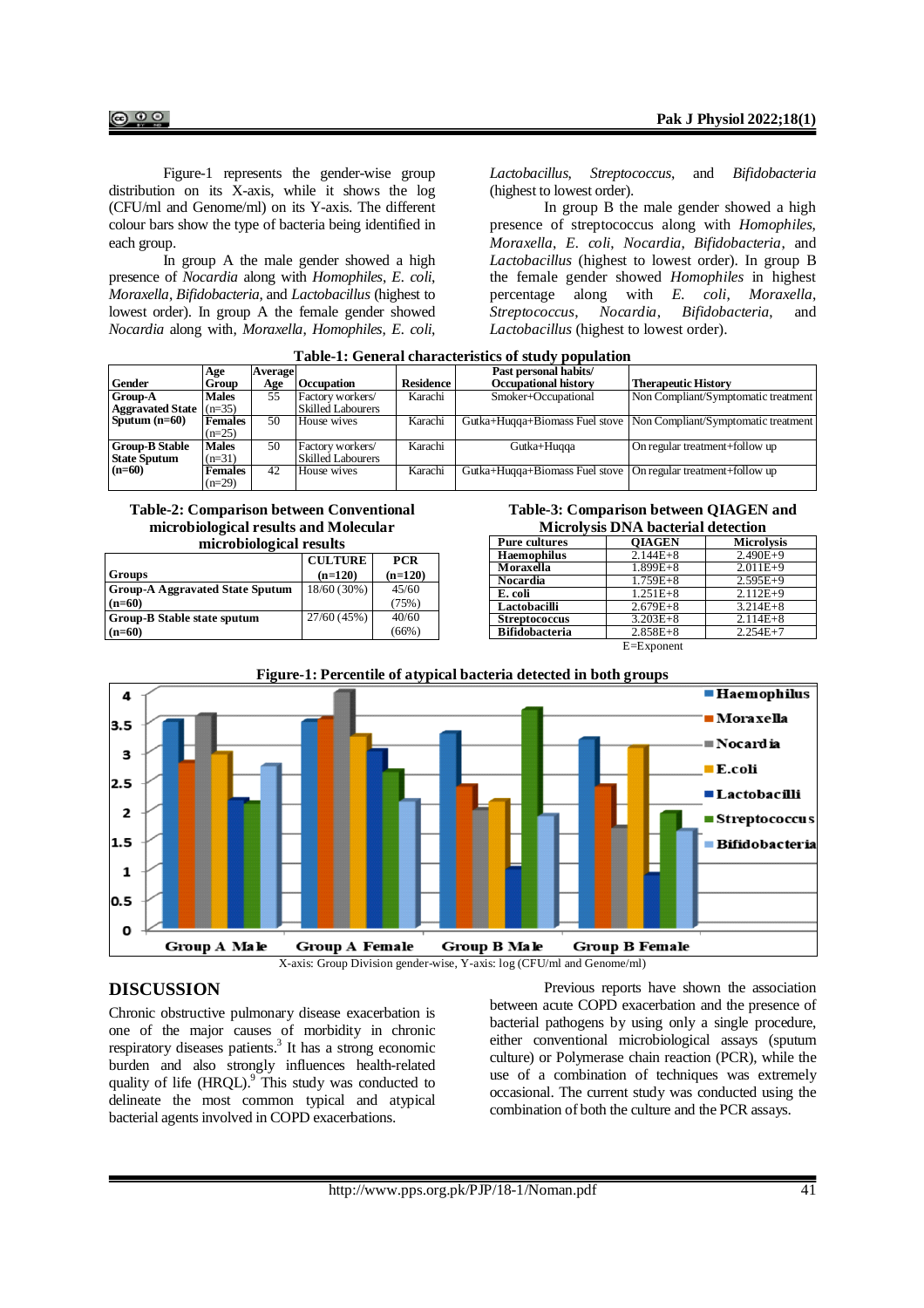When conventional culture techniques were compared with real-time PCR it was observed that the accuracy of real-time PCR was slightly superior to the conventional techniques. These findings were quite similar to the findings of Shimizu K *et al*<sup>8</sup>. Only a few differences were observed in the capacity of both techniques.

Culturing sputum samples is considered the first-line investigation, for exploring the pathogenesis of exacerbations of COPD. They are cost-effective and provide the pathogens to be studied further. However, when used alone, sputum culture technique has many limitations.<sup>10</sup> Researchers like Aydemir *et al*<sup>11</sup>, Halder *et*  $al<sup>12</sup>$ , and Perotin *et al*<sup>13</sup> had also used PCR methods along with culture techniques to compensate for the shortcomings of conventional methods.

Talking about PCR assays, on comparing its different DNA extraction techniques, the most commonly used techniques were Qiagen and microLYSIS. It was observed that both techniques have almost the same efficacy in the identification of microbiota. However, the capacity of the microLYSIS technique towards the detection of atypical bacteria is slightly better than Qiagen. The focus of this study was to examine the predominant bacterial (typical or/and atypical) pathogens associated with exacerbation of COPD.

It was an astonishing observation that *Nocardia* became the predominant pathogen log/ml in both sexes of the group suffering from acute exacerbation of symptoms. It is one of the most transmitted bacteria by inhalation or aspiration.<sup>14</sup> It particularly affected immunocompromised patients. In recent research by Garcia-Bellmunt L *et al*<sup>15</sup> an increase in *Nocardia* infection cases has been reported among patients with COPD. Though the factors behinds its association with exacerbation of COPD is unknown, it was observed that corticosteroid therapy was prevalent amongst individuals diagnosed with *Nocardia* infection.<sup>16</sup>

Another important finding in Group-A is *Haemophilus*, *Moraxella*, and *E. coli* in high percentage log/ml in the acute exacerbation group. According to Sethi  $S<sup>17</sup>$ , three predominant bacterial species were isolated from patients experiencing an exacerbation of COPD. Those three pathogens were *Haemophilus influenzae*, *Moraxella catarrhalis*, and *Streptococcus pneumoniae*. These three species were also among the most common pathogens responsible for other respiratory mucosal infections. *H. Influenzae* has also been reported to be the most common isolate. 18

Monso *et al*<sup>19</sup> concluded that the potential bacterial pathogens cultured from sputum during COPD exacerbations were less frequently cultured during the period of clinical stability of the COPD patient. In the

current study, it is well established finding that in the acute exacerbation phase bacteria for the respiratory tract such as *Moraxella*, *E. coli*, and *Lactobacillus* were identified in the group with recurrence of acute exacerbation of symptoms in both sexes. *Lactobacilli* and *Bifidobacteria* were also identified in more than normal percentage log/ml in the acute exacerbation group. Research by Sethi *et al* identified differences in culture densities of *Haemophilus influenza, Moraxella catarrhalis*, and *Streptococcus pneumonia* in sputum collected during acute exacerbations compared to samples during clinical stability.<sup>20</sup> *Lactobacilli* association with acute exacerbation of COPD was also observed during the research. This finding is supported by Sze MA *et al*, who also detected an increase in the *Lactobacillus* genus (i.e., *Firmicutes* community) in severe COPD exacerbation.<sup>21</sup>

The relationship between COPD exacerbation and acute bacterial infection of the respiratory airway is still debatable. However, these findings indicate the probable positive association of these pathogens with recurrent acute exacerbations of symptoms of COPD patients in our subjects.

It has been observed that one of the major issues in the non-uniformity of data is due to regional variation<sup>22,23</sup> and segregated methodology for and segregated methodology for identification of pathogens. This lack of standardization has lead to the variation of published data concerning COPD. The mechanism which can be postulated is the use of random medication and antibiotics along with the non-quantified dosage of steroid-based drugs. Guidelines for antibiotic therapy for COPD patients have been published by many researchers like Llor C *et*   $al^{24}$ , but these cannot be applied on a worldwide basis due to geographical variations in antibiotic sensitivity and pathogen types. However, judicious use of antibiotics is crucial to avoid the emergence of multidrug-resistant bacteria.

# **CONCLUSION**

The PCR assays showed more sensitivity toward detecting bacteria in sputum samples than the conventional assays. *Nocardia* emerged as a major pathogen, irrespective of patient's gender. Moreover, the bacteria like *Bifidobacteria*, *Moraxella*, *E. coli*, and *Lactobacillus* were identified in the group with the recurrence of acute exacerbation of symptoms. *Haemophilus* was among some majorly found bacteria. Bacteria are the major cause of acute COPD exacerbation. Regional variation and the difference in methodology for identification of pathogens were some of the main reasons behind the non-uniformity of data. The researchers should increase usage of novel molecular techniques along with other conventional detecting methods for better detection of bacterial communities.